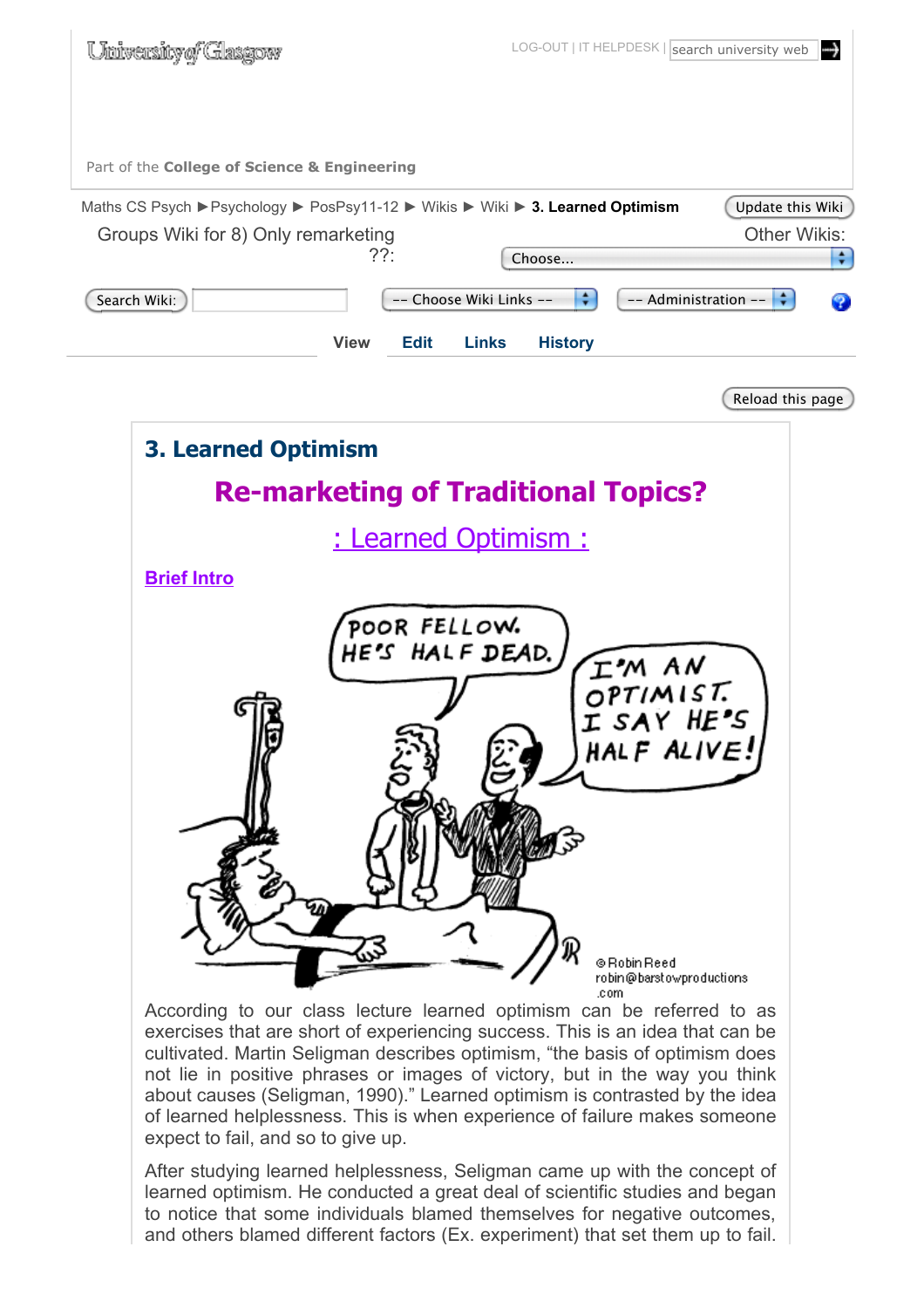Seligman then changed his area of study and focused on conditioning people to be optimists. Seligman made a significant finding when he conducted a study on dogs. He found that dogs can learn actions to portray helplessness. This also led to Seligman's claim that people can learn to become helpless.

Dr. Albert Ellis designed a method to change pessimistic thought processes known as the ABC model. Seligman later expanded this theory changing it to the ABCDE method. Seligman thought that any individual could learn to be optimistic even if a pessimist. This process has potential to help depression, help an individual attain more, and improve physical health.

A (Adversity). The negative objective description for what happened (not your interpretation of it).

B (Beliefs). Your beliefs are how you interpret the adversity.

C (Consequences). Your feelings and what you did.

D (Disputation). A deeper, more lasting remedy for disturbing beliefs is to question them; look for alternative reasons.

E (Energization). The process of bringing together and applying the model; this will lead to a more optimistic outlook.

### **History / Traditional Topic**

Positive psychology began as a new area of psychology in the 1990's. Although this didn't come about until the 20th century, early influences of positive psychology came from philosophical and religious sources. There still remains to be religious and cultural impacts in regards to optimism. **Heine & Lehman (1995)** researched levels of optimism among different cultures and discovered some significant findings. Levels of optimism were compared between Canadians and Japanese in two studies. In the first study Canadians showed much stronger levels of unrealistic optimism in comparison to Japanese. In the second study it showed that Japanese were less unrealistically optimistic for occasions that were threatening to their interdependence.

### **Key Paper**

**Peterson, C. (2000)**. The Future of Optimism shows that optimism can be a very beneficial characteristic correlated with maintaining a good mood, achievement, physical health and more. This paper tackles questions that still remain about optimism. Are optimism and pessimism mutually exclusive? What is the relationship between optimism and reality, and what are the costs of optimistic beliefs that prove to be wrong? Peterson concludes that optimism is one important topic within positive psychology, as long as optimism can be "approached in an even-handed way."

**Does PP add Anything New or is it Re-marketing?**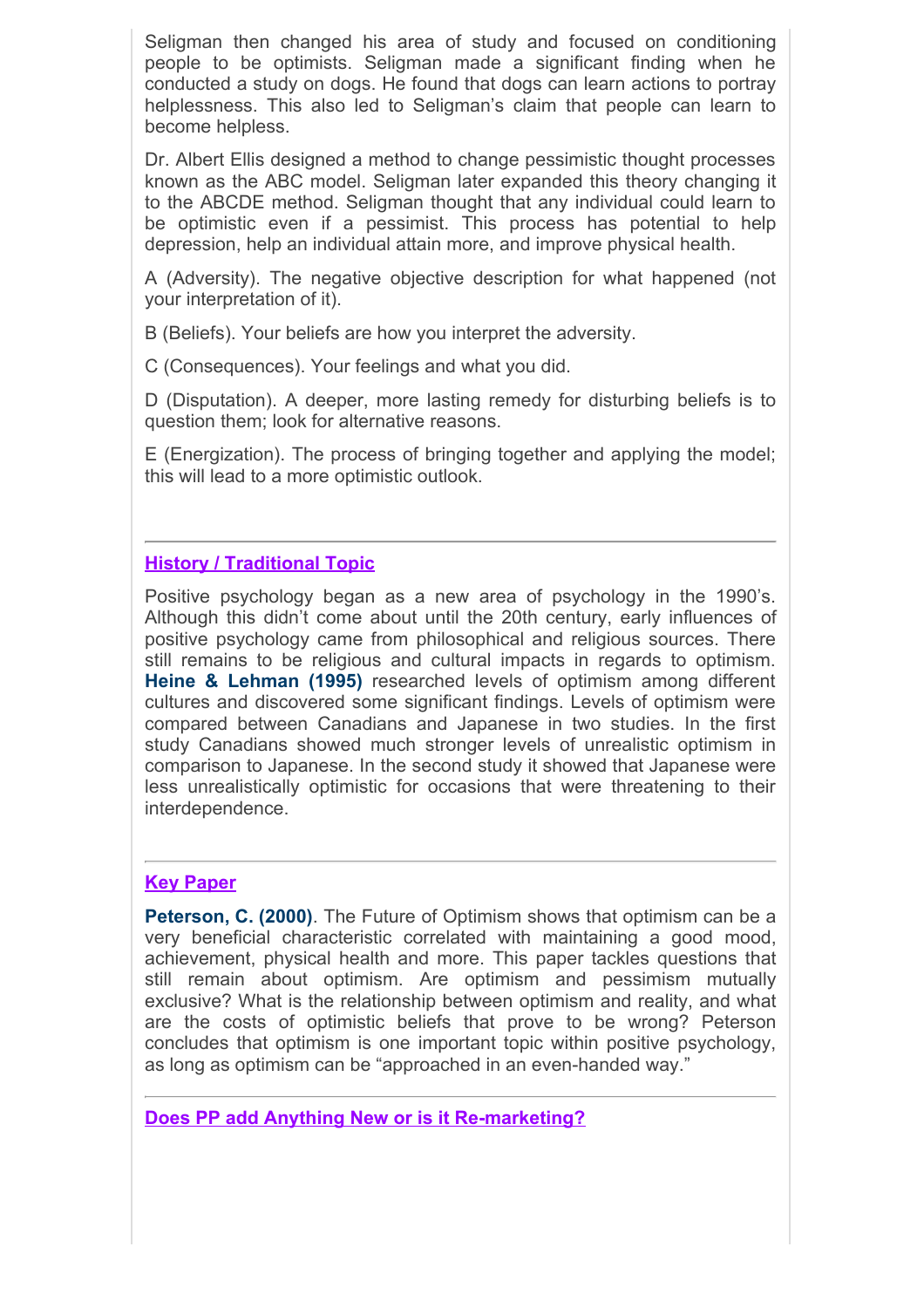

Knowledge about optimism goes back extremely far. **Peterson (2000)** states that writers as diverse as Sophocles and Nietzsche argued that optimism prolongs human suffering and that it is better to face the hard facts of reality. Although some thoughts about optimism have changed, the knowledge of optimism has indeed been around. Rather than a new branch of psychology I would address positive psychology as a redirection of former knowledge. Optimism has been used in past religious practices and cultures for centuries, so this is not a new concept. Seligman addressed optimism and developed a strong base of knowledge about it. Psychologists have taken some of this former knowledge and transformed it into a way of life.

Optimism leads individuals to enhance their happiness. Positive psychology adds concepts such as the easy ABC method, which is to change pessimistic thoughts.

### **If you were to read 3 papers...**

**Youssef (2007)** This study tests the hypotheses on the impact that the selected positive pscyhological capacities of hope, optimism, and resilence have on desired work related employee outcomes.

**Peterson (2000**) This paper looks at the beneficial aspects of optimism. This paper also focuses on a great deal of intriguing questions.

**To Head to Another Topic...**

### **1. Signature Strengths**

Click link above for debate on Signature Strengths

### **2. Mindfulness**

Click link above for debate on Mindfulness